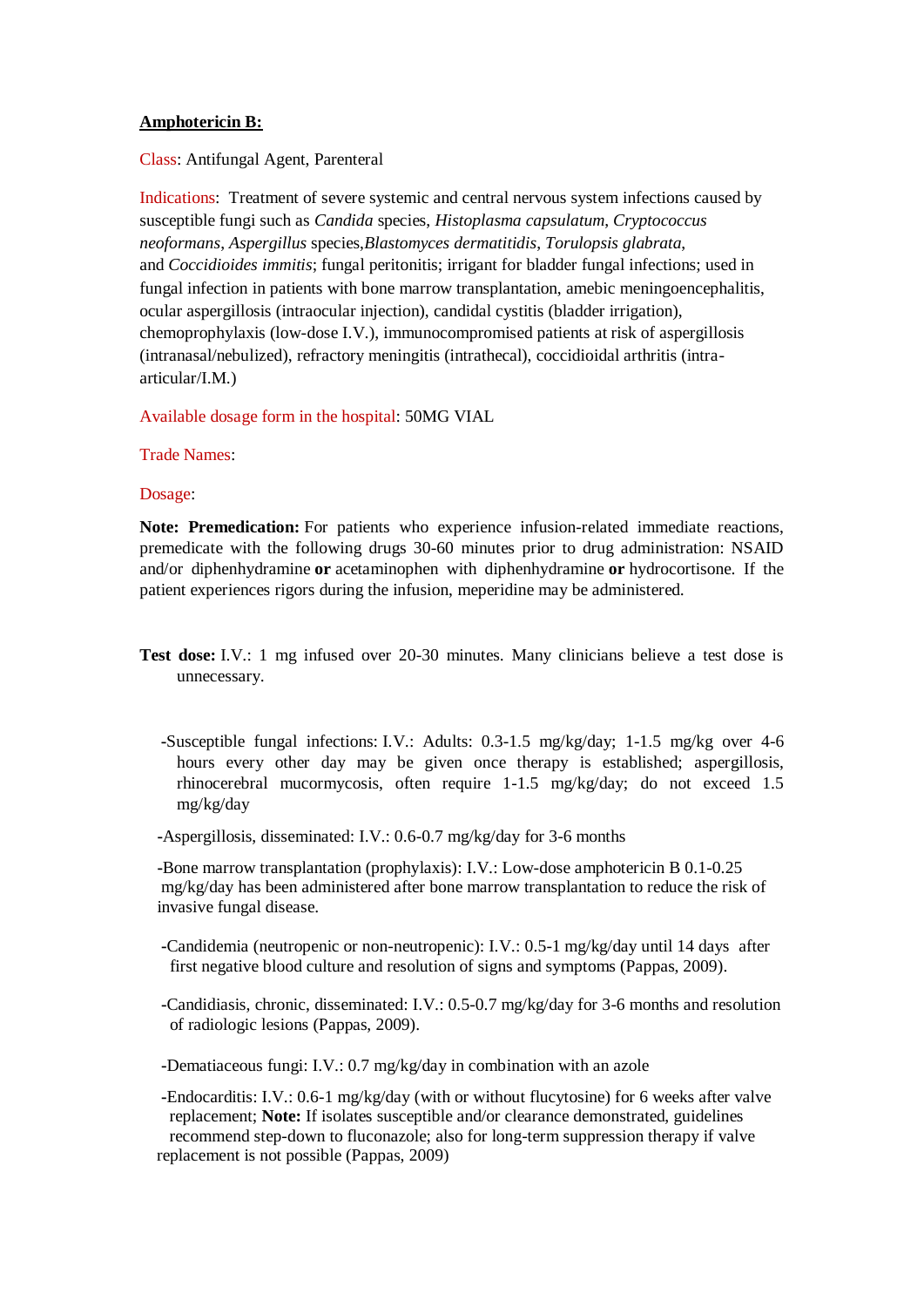- Endophthalmitis, fungal (unlabeled use):
	- -Intravitreal (unlabeled use): 10 mcg in 0.1 mL (in conjunction with systemic therapy)
	- -I.V.: 0.7-1 mg/kg/day (with flucytosine) for at least 4-6 weeks .
- -Esophageal candidiasis: I.V.: 0.3-0.7 mg/kg/day for 14-21 days after clinical improvement (Pappas, 2009)
- **-**Histoplasmosis**:** Chronic, severe pulmonary or disseminated: I.V.: 0.5-1 mg/kg/day for 7 days, then 0.8 mg/kg every other day (or 3 times/week) until total dose of 10-15 mg/kg; may continue itraconazole as suppressive therapy (lifelong for immunocompromised patients)
- -Meningitis:
	- *-Candidal:* I.V.: 0.7-1 mg/kg/day (with or without flucytosine) for at least 4 weeks; **Note:** Liposomal amphotericin favored by IDSA guidelines based on decreased risk of nephrotoxicity and potentially better CNS penetration (Pappas, 2009)
	- *-Cryptococcal or Coccidioides:* I.T.: Initial: 0.01-0.05 mg as single daily dose; may increase daily in increments of 0.025-0.1 mg as tolerated (maximum: 1.5 mg/day; most patients will tolerate a maximum dose of ~0.5 mg/treatment). Once titration to a maximum tolerated dose is achieved, that dose is administered daily. Once CSF improvement noted, may decrease frequency on a weekly basis (eg, 5 times/week, then 3 times/week, then 2 times/week, then once weekly, then once every other week, then once every 2 weeks, etc) until administration occurs once every 6 weeks. Typically, concurrent oral azole therapy is maintained (Stevens, 2001). **Note:** IDSA notes that the use of I.T. amphotericin for cryptococcal meningitis is generally discouraged and rarely necessary (Perfect, 2010).
	- *-Histoplasma:* I.V.: 0.5-1 mg/kg/day for 7 days, then 0.8 mg/kg every other day (or 3 times/week) for 3 months total duration; follow with fluconazole suppressive therapy for up to 12 months

-Meningoencephalitis, cryptococcal (Perfect, 2010): I.V.:

- *-HIV positive:* Induction: 0.7-1 mg/kg/day (plus flucytosine 100 mg/kg/day) for 2 weeks, then change to oral fluconazole for at least 8 weeks; alternatively, amphotericin (0.7-1 mg/kg/day) may be continued uninterrupted for 4-6 weeks; maintenance: amphotericin 1 mg/kg/week for ≥1 year may be considered, but inferior to use of azoles
- *-HIV negative:* Induction: 0.7-1 mg/kg/day (plus flucytosine 100 mg/kg/day) for 2 weeks (low-risk patients), ≥4 weeks (non-low-risk, but without neurologic complication, immunosuppression, underlying disease, and negative CSF culture at 2 weeks), >6 weeks (neurologic complication or patients intolerant of flucytosine) Follow with azole consolidation/maintenance treatment.

-Oropharyngeal candidiasis: I.V.: 0.3 mg/kg/day for 7-14 days (Pappas, 2009)

-Osteoarticular candidiasis: I.V.: 0.5-1 mg/kg/day for several weeks, followed by fluconazole for 6-12 months (osteomyelitis) or 6 weeks (septic arthritis) (Pappas, 2009)